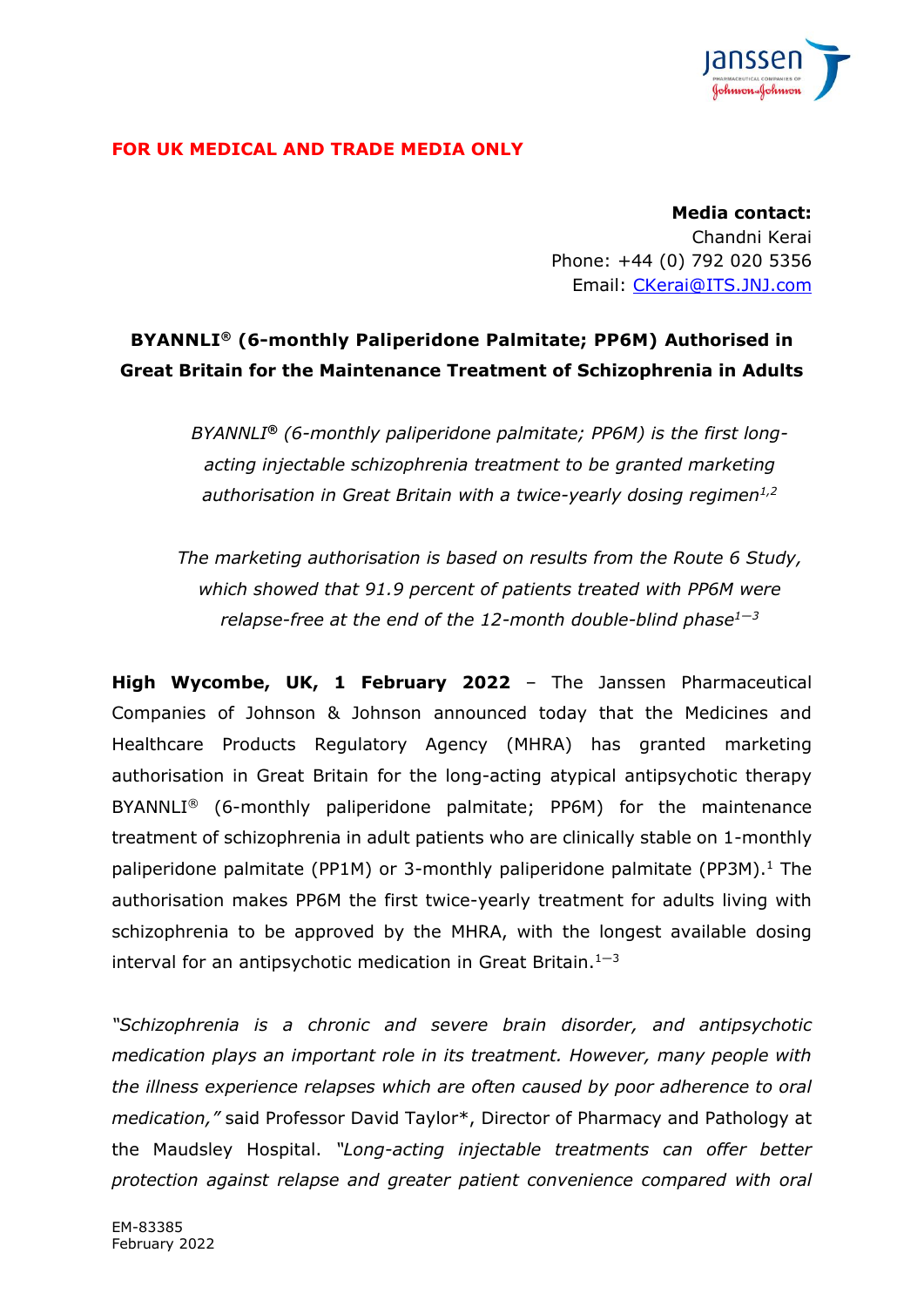

*medication. This authorisation is a major step forward for people living with schizophrenia, providing them with the option of a treatment that needs to be administered only twice a year."*

The MHRA authorisation is based on data from the Route 6 Study, a randomised, double-blind, non-inferiority Phase 3 global study designed to demonstrate that PP6M is not less effective than PP3M for the prevention of relapse in participants previously stabilised on a shorter-acting formulation of paliperidone palmitate. $1-3$  $1-3$  $1-3$ 

The results showed non-inferiority of PP6M compared with PP3M on the primary endpoint of time to first relapse at the end of the 12-month period. Results found that 91.9 percent of patients treated with PP6M and 94.8 percent treated with PP3M were relapse-free at [1](#page-0-0)2 months. $1-3$  $1-3$  Relapse was defined as psychiatric hospitalisation, increase in Positive and Negative Syndrome Scale (PANSS) total score, increase in individual PANSS item scores, and violent behaviour resulting in self-injury or suicidal/homicidal ideation.

"*The MHRA authorisation for PP6M marks a significant step in providing a new therapeutic solution for people with schizophrenia that will help them feel less defined by their medication,*" said Vinay Patroe, Medical Affairs Director, Janssen UK. "*At Janssen, we are focused on preventing relapse and improving real world outcomes for people living with schizophrenia, and this approval is a key milestone in our ongoing work to help change the paradigm in treating schizophrenia with long-acting treatments*."

The safety profile observed for PP6M was consistent with previous studies of PP1M and PP3M, with no new safety signals emerging.<sup>[1,](#page-0-0)[2](#page-0-2)</sup> The most common treatment emergent adverse reactions ( $\geq$ 5.0 percent) in the Route 6 Study's PP6M group were weight increase (8.4 percent), injection site pain (7.7 percent), headache (6.7 percent) and upper respiratory tract infection (5.0 percent). There were no unexpected serious adverse reactions. $1-3$  $1-3$  $1-3$ 

#### **#ENDS#**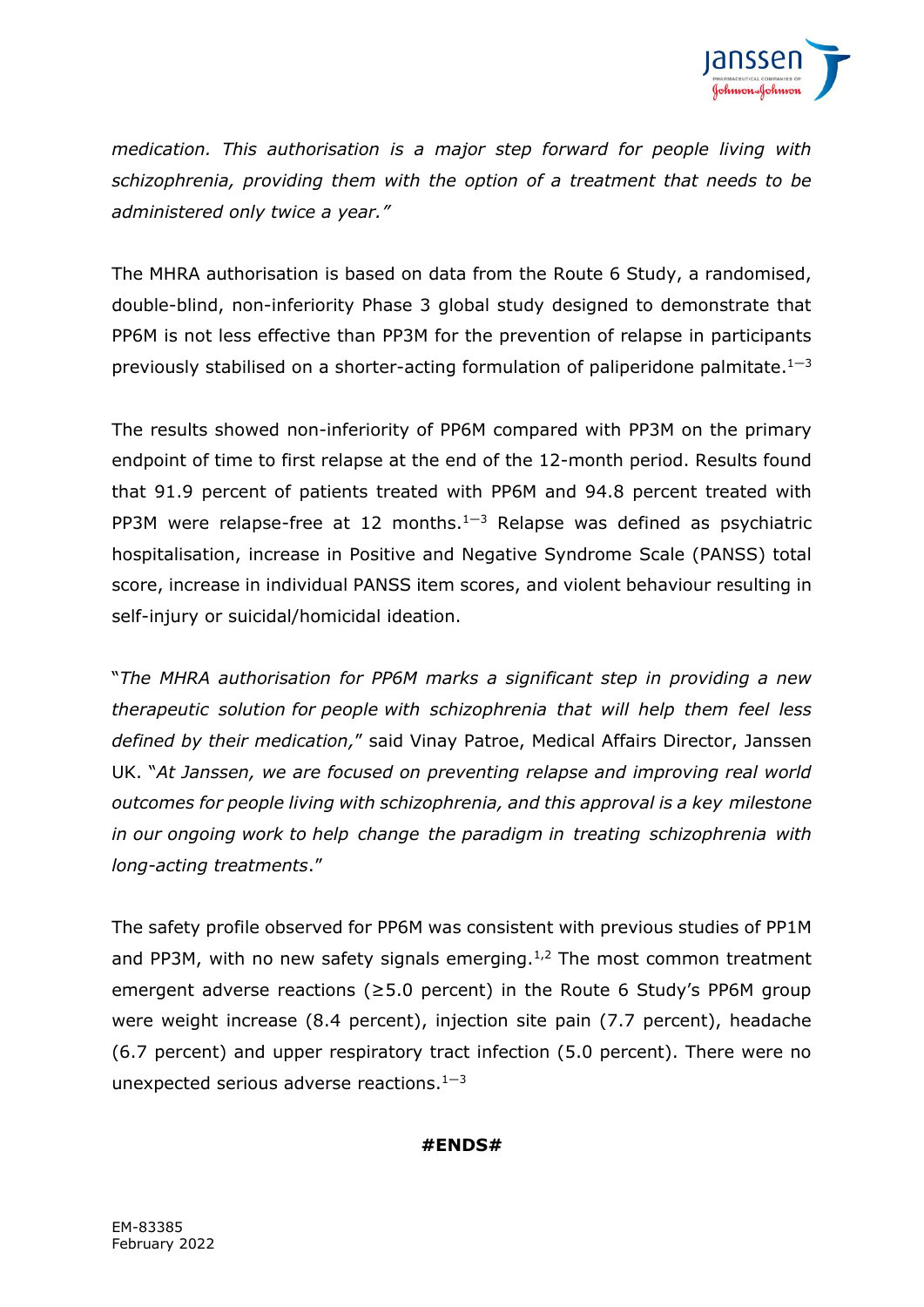<span id="page-2-0"></span>

\*Professor David Taylor has received consultancy honoraria from Janssen. He has not been compensated for any media work.

## **About Schizophrenia**

Schizophrenia is a chronic and severe brain disorder affecting approximately 20 million people worldwide, and nearly 300,000 people in the UK.<sup>4,5</sup> The disease is characterised by distortions in thinking, perception, emotions, language, sense of self and behaviour, leading to neurological impairment, severe disability and increased mortality.[4](#page-2-0) Antipsychotic medication is recognised as an essential component in the treatment of schizophrenia, and adherence to medication plays a critical role in preventing symptoms and relapses.<sup>6</sup> Early intervention in schizophrenia may improve patient outcomes, as more than 69 percent of people with schizophrenia do not receive appropriate care.<sup>[4](#page-2-0)</sup>

# **About 6-monthly paliperidone palmitate (PP6M)**

6-monthly paliperidone palmitate (PP6M) is a long-acting injectable (LAI) that works by dissolving and entering the bloodstream slowly, due to its extremely low water solubility, resulting in continuous absorption of paliperidone palmitate over a 6-month period.<sup>[1,](#page-0-0)[2](#page-0-2)</sup> This offers patients the potential for up to 6 months of symptom control and a reduction in their risk of relapse with only two doses a year.1[,2](#page-0-2) PP6M must be administered only by a healthcare professional giving the full dose in a single injection into the gluteal muscle.<sup>[1,](#page-0-0)[2](#page-0-2)</sup> For the full prescribing information, please see the Summary of Product Characteristics.

### **About the Janssen Pharmaceutical Companies of Johnson & Johnson**

At Janssen, we're creating a future where disease is a thing of the past. We're the Pharmaceutical Companies of Johnson & Johnson, working tirelessly to make that future a reality for patients everywhere by fighting sickness with science, improving access with ingenuity, and healing hopelessness with heart. We focus on areas of medicine where we can make the biggest difference: Cardiovascular & Metabolism, Immunology, Infectious Diseases & Vaccines, Neuroscience, Oncology, and Pulmonary Hypertension.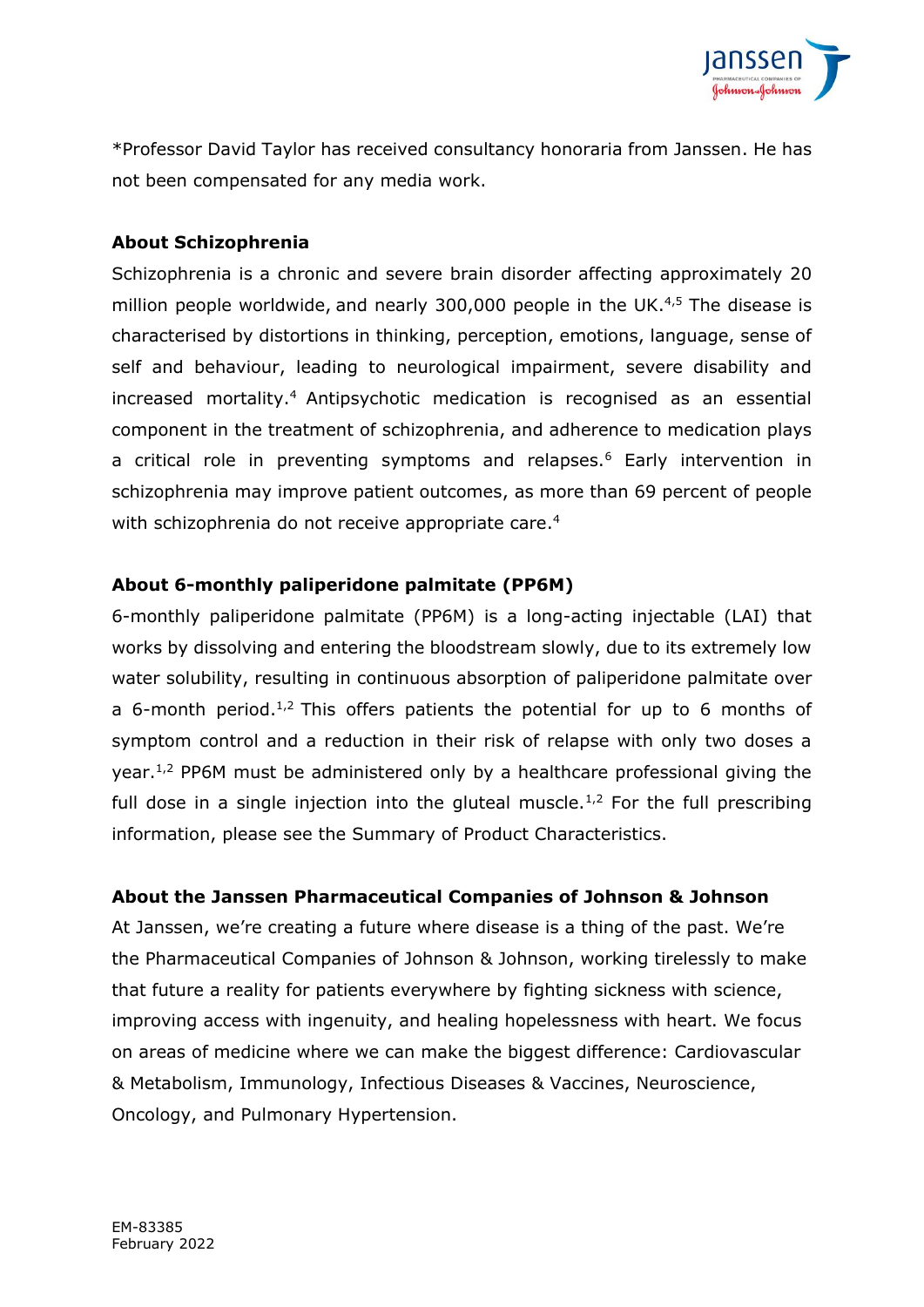

Janssen-Cilag Limited is a Janssen Pharmaceutical Company of Johnson & Johnson. Learn more at www.janssen.com/uk. Follow us at [www.twitter.com/JanssenUK.](http://www.twitter.com/JanssenUK)

#### **Cautions Concerning Forward-Looking Statements**

*This press release contains "forward-looking statements" as defined in the Private Securities Litigation Reform Act of 1995 regarding BYANNLI® (6-monthly paliperidone palmitate; PP6M). The reader is cautioned not to rely on these forward-looking statements. These statements are based on current expectations of future events. If underlying assumptions prove inaccurate or known or unknown risks or uncertainties materialise, actual results could vary materially from the expectations and projections of Janssen Pharmaceutica NV and/or any of the other Janssen Pharmaceutical Companies and/or Johnson & Johnson. Risks and uncertainties include, but are not limited to: challenges and uncertainties inherent in product research and development, including the uncertainty of clinical success and of obtaining regulatory approvals; uncertainty of commercial success; manufacturing difficulties and delays; competition, including technological advances, new products and patents attained by competitors; challenges to patents; product efficacy or safety concerns resulting in product recalls or regulatory action; changes in behaviour and spending patterns of purchasers of health care products and services; changes to applicable laws and regulations, including global health care reforms; and trends toward health care cost containment. A further list and descriptions of these risks, uncertainties and other factors can be found in Johnson & Johnson's Annual Report on Form 10-K for the fiscal year ended January 3, 2021, including in the sections captioned "Cautionary Note Regarding Forward-Looking Statements" and "Item 1A. Risk Factors," and in the company's most recently filed Quarterly Report on Form 10-Q, and the company's subsequent filings with the Securities and Exchange Commission. Copies of these filings are available online at www.sec.gov, www.jnj.com or on request from Johnson & Johnson. None of the Janssen Pharmaceutical Companies nor Johnson & Johnson undertakes to update any forward-looking statement as a result of new information or future events or developments.*